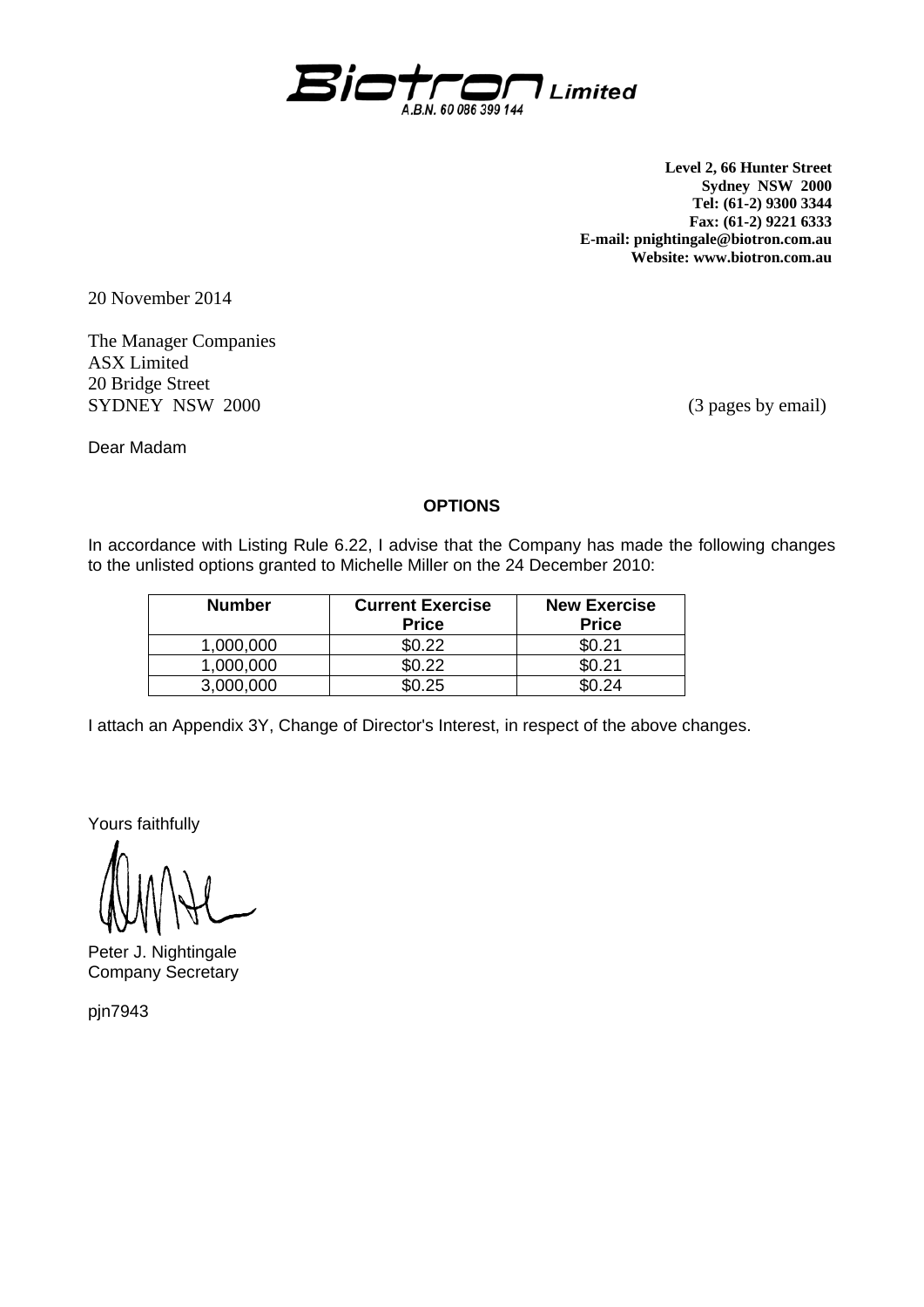*Rule 3.19A.2*

# **Appendix 3Y**

# **Change of Director's Interest Notice**

Information or documents not available now must be given to ASX as soon as available. Information and documents given to ASX become ASX's property and may be made public.

Introduced 30/09/01 Amended 01/01/11

| Name of entity | <b>BIOTRON LIMITED</b> |
|----------------|------------------------|
| ABN            | 60 086 399 144         |

We (the entity) give ASX the following information under listing rule 3.19A.2 and as agent for the director for the purposes of section 205G of the Corporations Act.

| Name of Director    | Michelle MILLER  |
|---------------------|------------------|
| Date of last notice | 24 December 2010 |

#### **Part 1 - Change of director's relevant interests in securities**

In the case of a trust, this includes interests in the trust made available by the responsible entity of the trust

Note: In the case of a company, interests which come within paragraph (i) of the definition of "notifiable interest of a director" should be disclosed in this part.

| Direct or indirect interest                                                                                                                                             | Direct.                                                                                        |
|-------------------------------------------------------------------------------------------------------------------------------------------------------------------------|------------------------------------------------------------------------------------------------|
| Nature of indirect interest<br>(including registered holder)<br>Note: Provide details of the circumstances giving rise to the relevant<br>interest.                     | N/A                                                                                            |
| Date of change                                                                                                                                                          | 20 November 2014.                                                                              |
| No. of securities held prior to change                                                                                                                                  | 2,000,000 30 October 2015 22 cent<br>options.<br>3,000,000 30 October 2015 25 cent<br>options. |
| Class                                                                                                                                                                   | Unlisted options.                                                                              |
| Number acquired                                                                                                                                                         | Nil                                                                                            |
| Number disposed                                                                                                                                                         | Nil                                                                                            |
| <b>Value/Consideration</b><br>Note: If consideration is non-cash, provide details and estimated valuation                                                               | <b>Nil</b>                                                                                     |
| No. of securities held after change                                                                                                                                     | 2,000,000 30 October 2015 21 cent<br>options.<br>3,000,000 30 October 2015 24 cent<br>options. |
| Nature of change<br>Example: on-market trade, off-market trade, exercise of options, issue of<br>securities under dividend reinvestment plan, participation in buy-back | Change in option exercise price pursuant<br>to Listing Rule 6.22.                              |

<sup>+</sup> See chapter 19 for defined terms.